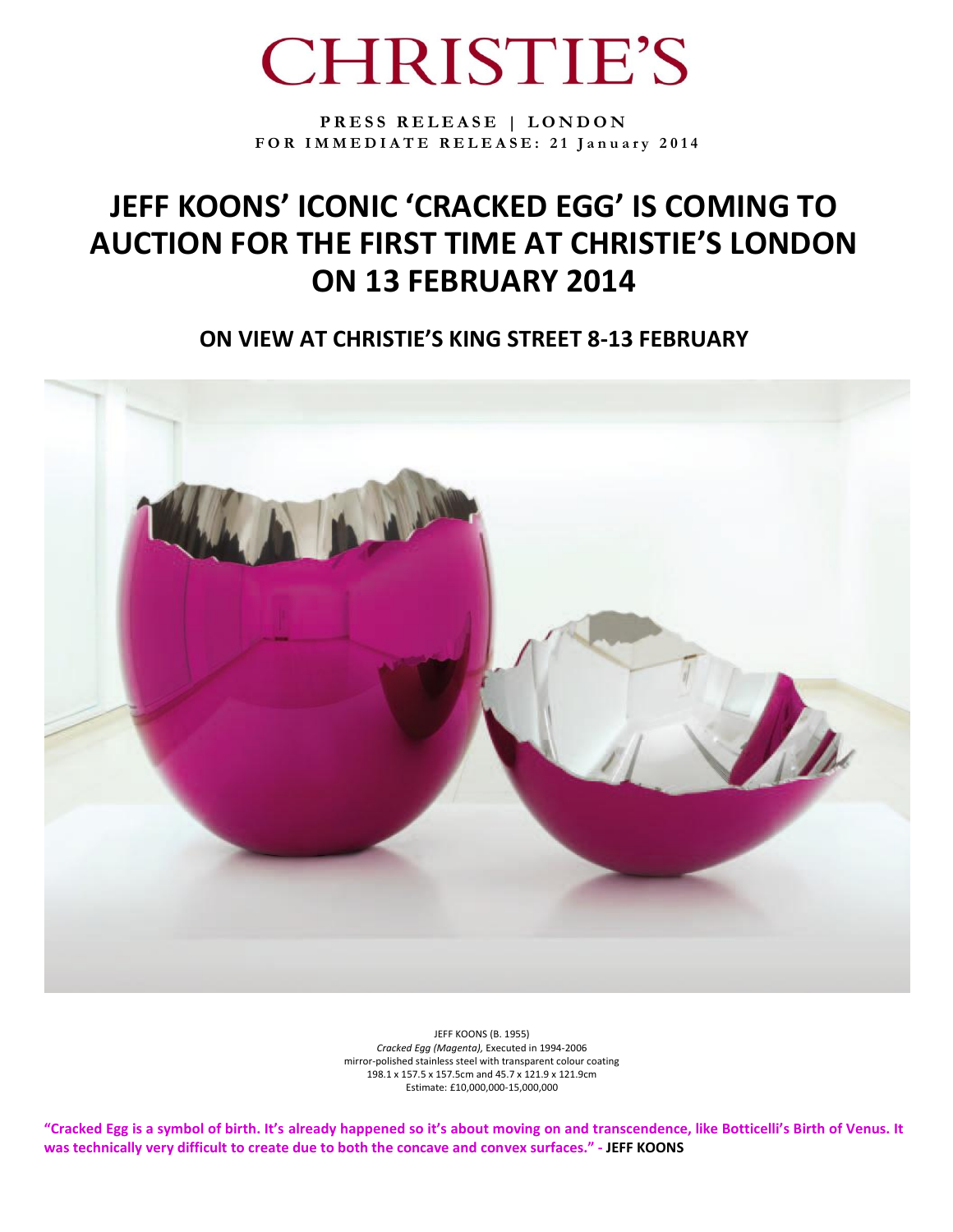**London -** Christie's will present a central sculpture from Jeff Koons' highly acclaimed *Celebration* series at the *Post-War and Contemporary Art Evening Auction* on 13 February 2014 in London. A key work by the world's most expensive living artist at auction, *Cracked Egg (Magenta)* is the most significant work by Koons to be offered in London since 2008 and is expected to realize £10 million to £15 million. This is the first time a *Cracked Egg* has come to auction.

**Francis Outred, Christie's Head of Post-War & Contemporary Art, Europe:** "*Following on the world record \$58.4 million Christie's achieved for the Jeff Koons' Balloon Dog in New York last November – making the world auction record for a living artist - we are proud to be offering this iconic and important work from the same landmark 'Celebration' series – originally conceived by Koons to mark important moments in the calendar year with universal images of childhood joy and wonder. One of the only works in the 'Celebration' series to have doublefaced reflective surfaces, 'Cracked Egg' is an extraordinary engineering feat which took 12 years to create. With a mirrored interior and exterior, it reflects the viewer and their surroundings, and encourages us to delve deep inside and all around it. Presented on a simple, yet monumental scale in the bright candy colours of an Easter egg,*  'Cracked Egg (Magenta)' also links to the tradition of the egg symbol in Western culture, for example in the works *of Botticelli and Brancusi. Here its playfully magnified size elevates this ubiquitous object into an uncanny monument."*

*Cracked Egg (Magenta)* plays with the fragile nature of the egg to explore themes of the ephemeral and the eternal. The fragments of shell emphasize the fusion of opposites, appearing simultaneously organic and synthetic, fragile and resilient. To contrast the vulnerability of the eggshell, Koons managed to perfect casting techniques that result in a mirror-sheen surface that is virtually indestructible. As the artist explains, "*I was interested in the dialogue with nature and aspects of the eternal, the here and now, the physical with the ephemeral... the symmetrical and asymmetrical, a sense of the fertile …*" (J. Koons, quoted in P. Schuster 'In Conversation with Jeff Koons', in A. Hüsch (ed.), *Jeff Koons: Celebration*, exh. cat., Berlin, 2008).

*Cracked Egg (Magenta)* is the most significant work by Koons to be offered in London since 2008 when *Balloon Flower (Magenta)* sold for £12.9 million – a record price at the time. Works from Koons' much-admired *Celebration* series, which he embarked upon in the 1990s, represent the top five prices for works by the artist at auction. The most recent record was set at Christie's New York in 2013 which saw *Balloon Dog (Orange)* selling for \$58.4 million, setting a new world auction record for a living artist, and becoming the most expensive contemporary art sculpture ever sold.

Standing at almost two metres tall, the monumental Koons' *Cracked Egg (Magenta)* conjures a sense of wonder in the viewer, amplified through both its huge scale and its mesmerising reflective surface. Its polished shell is split open to reveal a glistening mirrored interior. The pristine perfection of the two reflective surfaces is the culmination of years of arduous research and development. Simultaneously presenting its interior and exterior, the hyper-reflective steel makes a dazzling visual impression induced by the combination of the immaculate gleam of the magenta shell against the silvery flashes of its interior.

One of five unique two-part *Cracked Egg* sculptures made from precision engineered, mirror-polished stainless steel and finished with an exterior translucent coating of magenta (the others are red, violet, blue and yellow), *Cracked Egg* represents a feat of technical virtuosity resulting in the impossibly thin, delicate appearance of the shell. No detail has been spared in the rendering of this perfect yet playful form: the pureness of line along the convex contour, the cartoon-like saw-tooth edges, the saturation of the magenta surface set off against its brilliant silver interior.